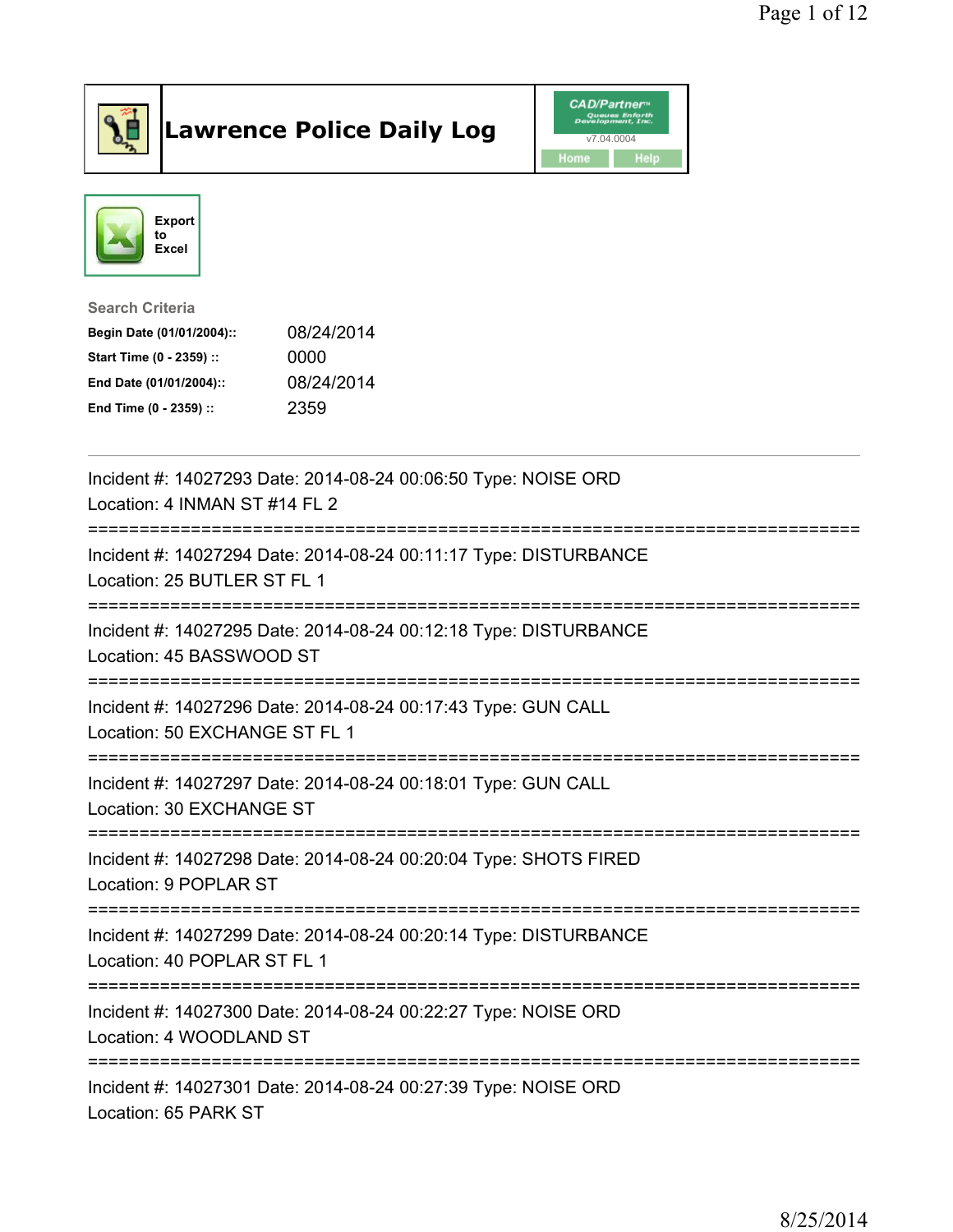| Incident #: 14027302 Date: 2014-08-24 00:41:37 Type: NOISE ORD<br>Location: 26 SALEM ST                                             |
|-------------------------------------------------------------------------------------------------------------------------------------|
| Incident #: 14027303 Date: 2014-08-24 00:45:58 Type: NOISE ORD<br>Location: 198 UNION ST<br>------------------------------------    |
| Incident #: 14027304 Date: 2014-08-24 01:08:15 Type: NOISE ORD<br>Location: 96 AMES ST                                              |
| Incident #: 14027305 Date: 2014-08-24 01:11:40 Type: NOISE ORD<br>Location: 75 BAILEY ST                                            |
| Incident #: 14027306 Date: 2014-08-24 01:15:37 Type: ALARMS<br>Location: LA FRUITERIA / 75 MANCHESTER ST                            |
| Incident #: 14027307 Date: 2014-08-24 01:19:49 Type: NOISE ORD<br>Location: 8 ROLLINS ST                                            |
| Incident #: 14027308 Date: 2014-08-24 01:20:44 Type: M/V STOP<br>Location: GARDEN ST & NEWBURY ST<br>============================== |
| Incident #: 14027309 Date: 2014-08-24 01:30:38 Type: THREATS<br>Location: 191 PROSPECT ST FL 1                                      |
| Incident #: 14027310 Date: 2014-08-24 01:39:25 Type: M/V STOP<br>Location: ESSEX ST & MILL ST                                       |
| Incident #: 14027311 Date: 2014-08-24 01:43:12 Type: NOISE ORD<br>Location: 65 PARK ST FL 1                                         |
| :===============<br>Incident #: 14027312 Date: 2014-08-24 01:44:39 Type: ALARMS<br>Location: 195 LOWELL ST                          |
| Incident #: 14027313 Date: 2014-08-24 01:46:31 Type: FIGHT<br>Location: 7 PROSPECT CT                                               |
| Incident #: 14027314 Date: 2014-08-24 01:48:38 Type: NOISE ORD<br>Location: 345 HAVERHILL ST                                        |
| Incident #: 14027315 Date: 2014-08-24 01:54:11 Type: AUTO ACC/PI<br>Lootion DDOADMIAV 0 ECCEV CT                                    |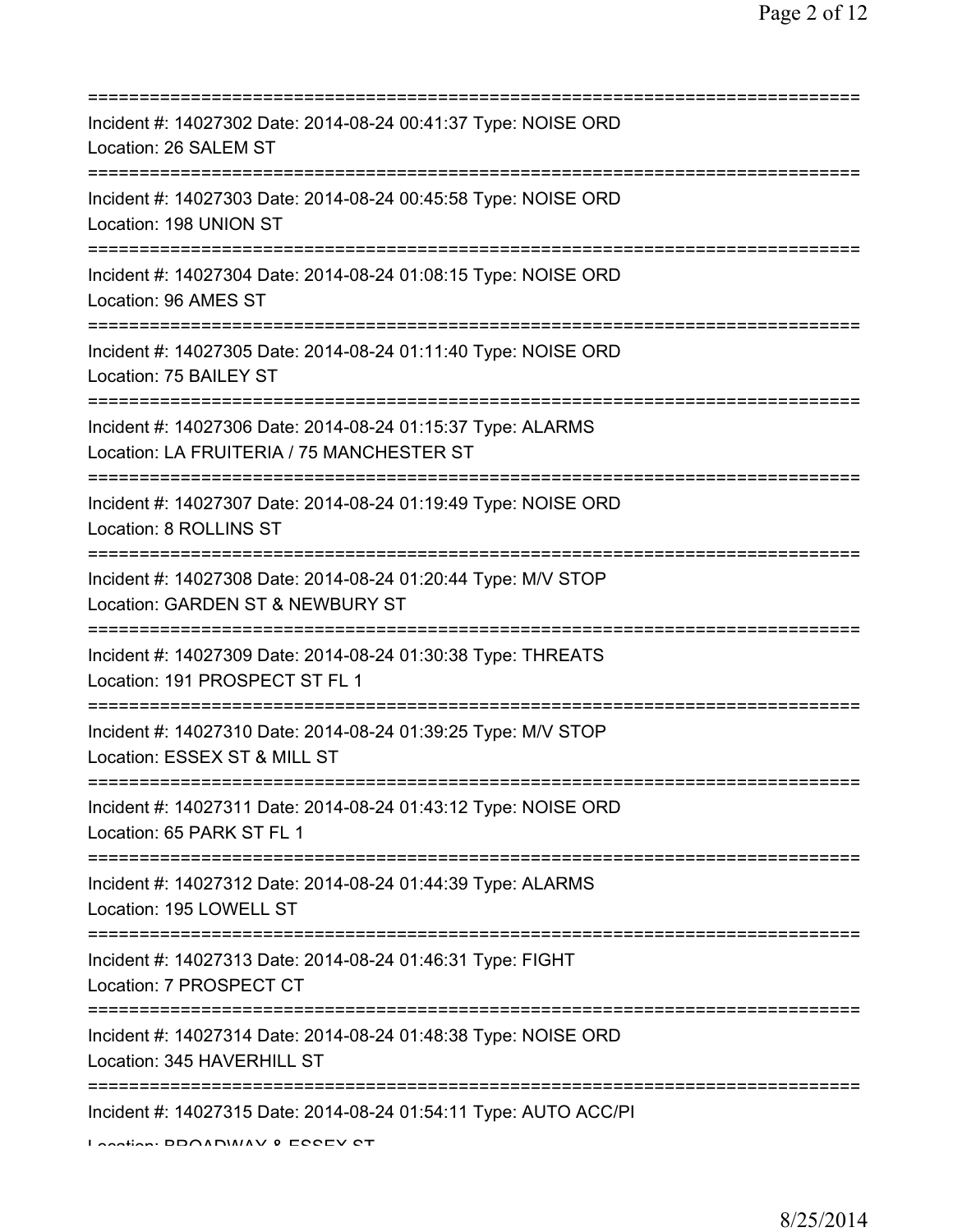| Incident #: 14027316 Date: 2014-08-24 02:09:18 Type: NOISE ORD<br>Location: 43 SPRINGFIELD ST<br>=======================              |
|---------------------------------------------------------------------------------------------------------------------------------------|
| Incident #: 14027317 Date: 2014-08-24 02:15:41 Type: ALARMS<br>Location: PRINCE BEAUTY SUPPLY / 4 HAMPSHIRE ST                        |
| Incident #: 14027318 Date: 2014-08-24 02:16:59 Type: MV/BLOCKING<br>Location: 150 FARNHAM ST                                          |
| Incident #: 14027319 Date: 2014-08-24 02:25:01 Type: NOISE ORD<br>Location: 92 HAVERHILL ST FL 2                                      |
| Incident #: 14027320 Date: 2014-08-24 02:25:31 Type: NOISE ORD<br>Location: 155 LAWRENCE ST FL 2                                      |
| Incident #: 14027321 Date: 2014-08-24 02:30:05 Type: ADMININSTR<br>Location: 155 LAWRENCE ST<br>===================================== |
| Incident #: 14027322 Date: 2014-08-24 02:30:08 Type: NOISE ORD<br>Location: 9 SAXONIA AV                                              |
| Incident #: 14027323 Date: 2014-08-24 02:47:42 Type: ALARMS<br>Location: EVANGELICAL CHURCH / 201 HAVERHILL ST                        |
| Incident #: 14027324 Date: 2014-08-24 02:49:02 Type: M/V STOP<br>Location: BROADWAY & DAISY ST                                        |
| Incident #: 14027325 Date: 2014-08-24 02:50:13 Type: M/V STOP<br>Location: 390 ESSEX ST                                               |
| Incident #: 14027326 Date: 2014-08-24 02:54:09 Type: DISTURBANCE<br>Location: 68 W DALTON ST                                          |
| Incident #: 14027327 Date: 2014-08-24 02:55:01 Type: DISTURBANCE<br>Location: 5 LEROY AV                                              |
| Incident #: 14027328 Date: 2014-08-24 02:55:50 Type: NOISE ORD<br>Location: 71 HAVERHILL ST                                           |
| Incident #: 14027329 Date: 2014-08-24 03:01:11 Type: M/V STOP                                                                         |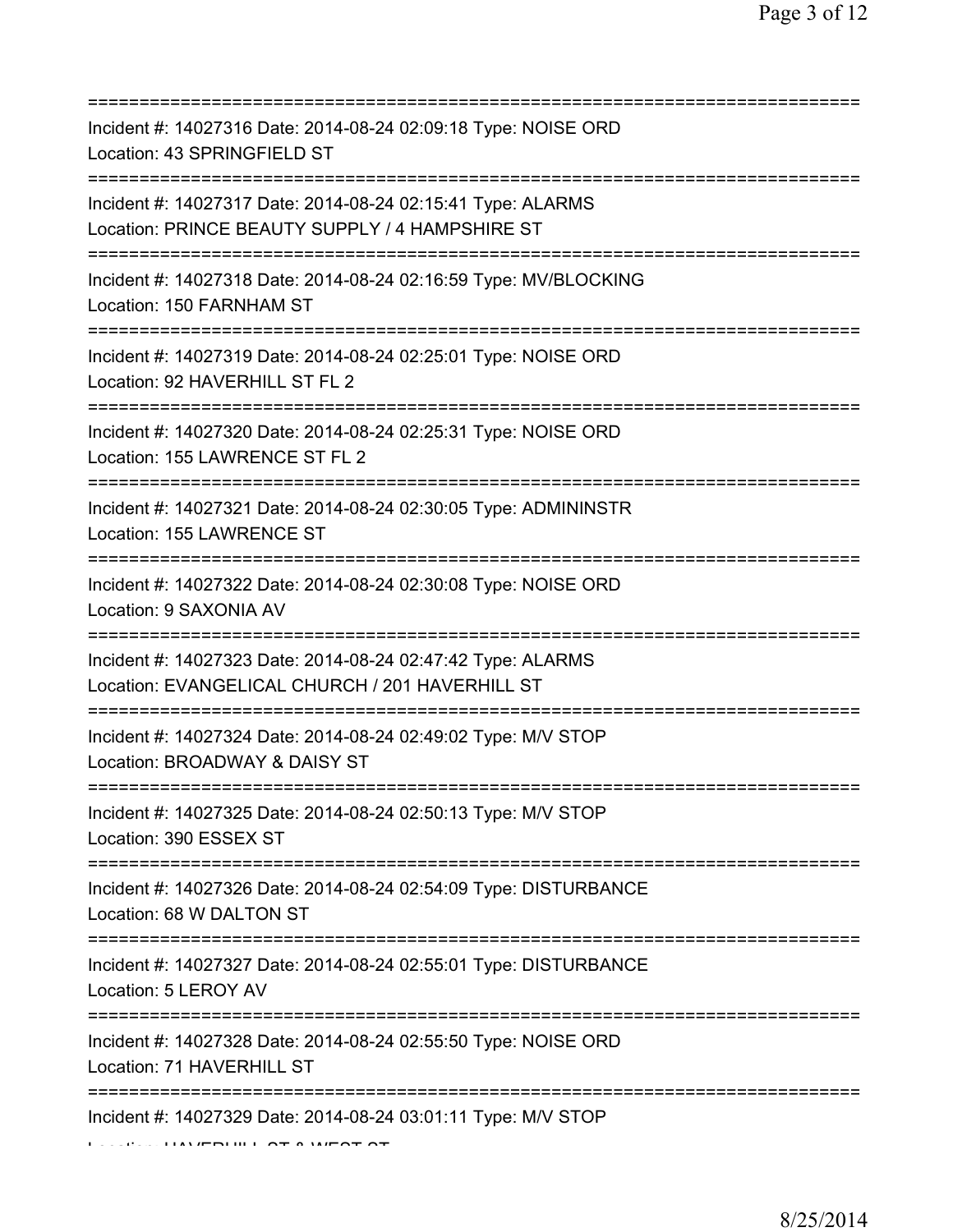=========================================================================== Incident #: 14027330 Date: 2014-08-24 03:07:40 Type: M/V STOP Location: HAMPSHIRE ST & MYRTLE ST =========================================================================== Incident #: 14027331 Date: 2014-08-24 03:09:01 Type: ALARMS Location: 195 LOWELL ST =========================================================================== Incident #: 14027332 Date: 2014-08-24 03:15:38 Type: MV/BLOCKING Location: 74 BAILEY ST =========================================================================== Incident #: 14027333 Date: 2014-08-24 03:17:43 Type: M/V STOP Location: HAVERHILL ST & UNION ST =========================================================================== Incident #: 14027334 Date: 2014-08-24 03:41:51 Type: NOISE ORD Location: 279 SALEM ST FL 2 =========================================================================== Incident #: 14027335 Date: 2014-08-24 03:49:51 Type: NOISE ORD Location: 75 BAILEY ST =========================================================================== Incident #: 14027336 Date: 2014-08-24 04:04:35 Type: NOISE ORD Location: 73 LAWRENCE ST =========================================================================== Incident #: 14027337 Date: 2014-08-24 04:10:44 Type: NOISE ORD Location: 9 SAXONIA AV =========================================================================== Incident #: 14027338 Date: 2014-08-24 04:12:55 Type: M/V STOP Location: HAMPSHIRE ST & PARK ST =========================================================================== Incident #: 14027339 Date: 2014-08-24 04:24:50 Type: M/V STOP Location: HAVERHILL ST & MIDDLEBURY ST =========================================================================== Incident #: 14027340 Date: 2014-08-24 05:16:24 Type: SHOTS FIRED Location: SCHOOL ST =========================================================================== Incident #: 14027341 Date: 2014-08-24 05:27:23 Type: FIGHT Location: 217 PARK ST =========================================================================== Incident #: 14027343 Date: 2014-08-24 06:02:00 Type: ALARMS Location: 345 LOWELL ST =========================================================================== Incident #: 14027342 Date: 2014-08-24 06:02:11 Type: UNKNOWN PROB Location: HAVERHILL ST & LAWRENCE ST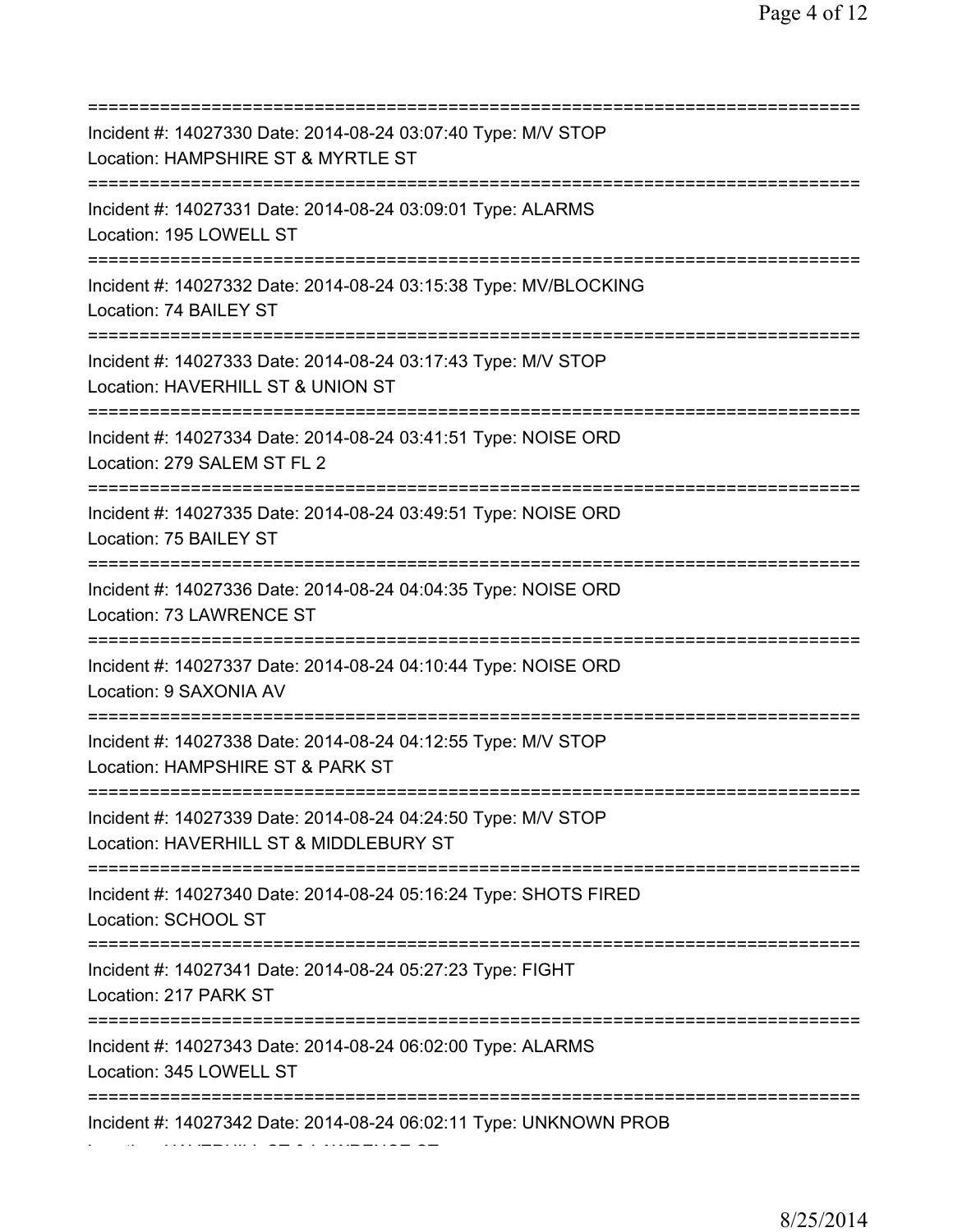| Incident #: 14027344 Date: 2014-08-24 06:11:53 Type: DISTURBANCE<br>Location: 6 E HAVERHILL ST                                                |
|-----------------------------------------------------------------------------------------------------------------------------------------------|
| Incident #: 14027345 Date: 2014-08-24 06:31:52 Type: DISTURBANCE<br>Location: 5 LEROY AV                                                      |
| Incident #: 14027346 Date: 2014-08-24 06:33:03 Type: DOMESTIC/PROG<br>Location: 112 MARSTON ST #408<br>====================================== |
| Incident #: 14027347 Date: 2014-08-24 06:56:18 Type: MEDIC SUPPORT<br>Location: 305 PROSPECT ST<br>=====================================      |
| Incident #: 14027348 Date: 2014-08-24 07:22:42 Type: SEARCHWARRANT<br>Location: COADY'S TOWING SERVICE / 139 MARSTON ST                       |
| Incident #: 14027349 Date: 2014-08-24 07:31:16 Type: DISTURBANCE<br>Location: 203 FARNHAM ST                                                  |
| Incident #: 14027350 Date: 2014-08-24 08:04:24 Type: M/V STOP<br>Location: WINTHROP AV                                                        |
| Incident #: 14027351 Date: 2014-08-24 09:20:09 Type: AUTO ACC/UNK PI<br>Location: 883 ESSEX ST                                                |
| Incident #: 14027352 Date: 2014-08-24 09:23:45 Type: MV/BLOCKING<br>Location: 19 DURHAM ST                                                    |
| Incident #: 14027353 Date: 2014-08-24 09:46:44 Type: 209A/VIOLATION<br>Location: 24 ORCHARD ST                                                |
| Incident #: 14027354 Date: 2014-08-24 10:17:30 Type: M/V STOP<br>Location: FOXCROFT ST & MT VERNON ST                                         |
| Incident #: 14027355 Date: 2014-08-24 10:25:20 Type: M/V STOP<br>Location: 418 S BROADWAY                                                     |
| ====================================<br>Incident #: 14027356 Date: 2014-08-24 10:45:51 Type: NEIGHBOR PROB<br>Location: 4 CHERRY ST           |
| Incident #: 14027357 Date: 2014-08-24 11:29:42 Type: ALARM/BURG                                                                               |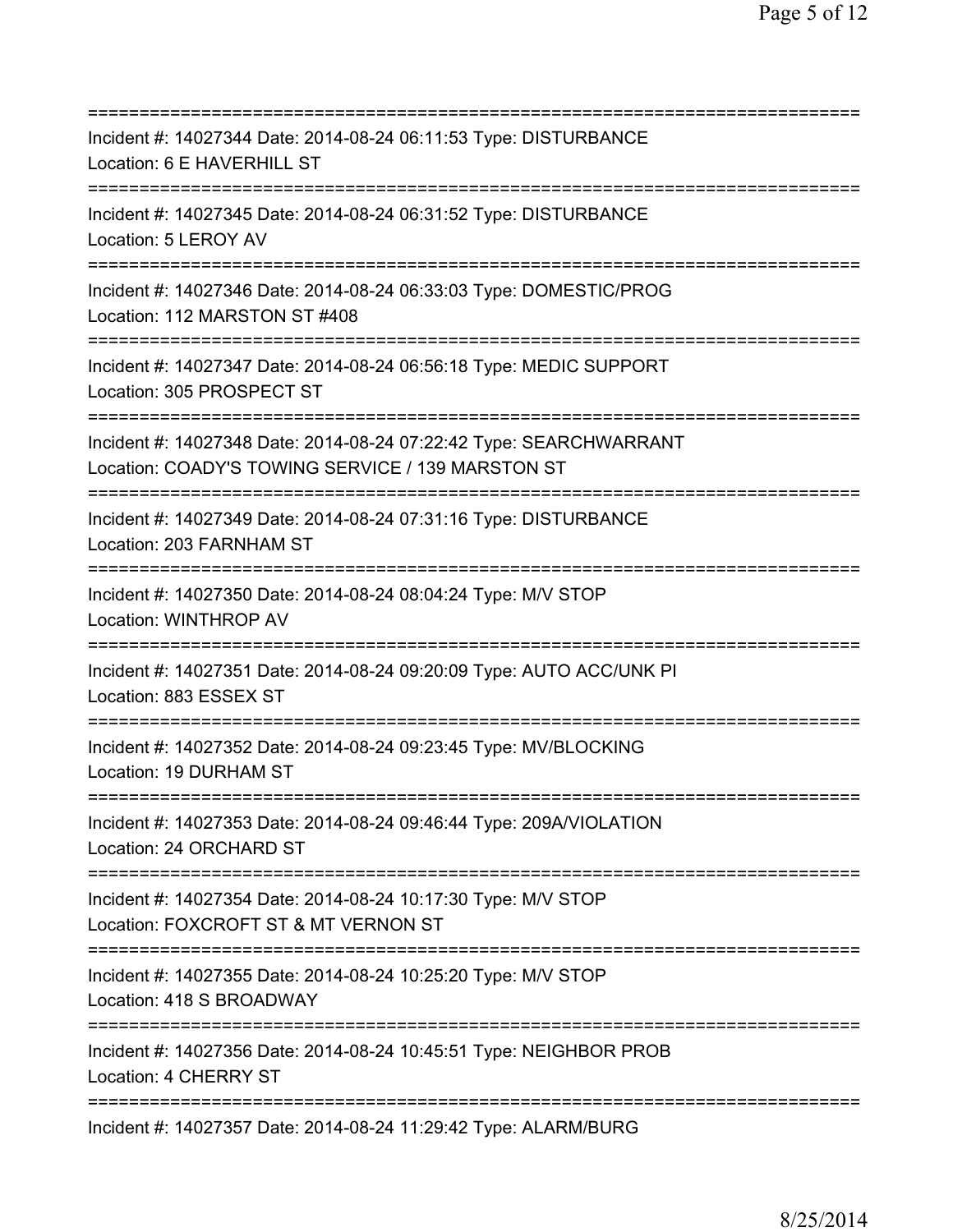=========================================================================== Incident #: 14027358 Date: 2014-08-24 11:52:59 Type: M/V STOP Location: GRAFTON ST & WINTHROP AV =========================================================================== Incident #: 14027359 Date: 2014-08-24 12:18:24 Type: M/V STOP Location: 7 WINTHROP AV =========================================================================== Incident #: 14027360 Date: 2014-08-24 12:19:11 Type: M/V STOP Location: FALLS BRIDGE =========================================================================== Incident #: 14027361 Date: 2014-08-24 12:57:34 Type: M/V STOP Location: CHESTNUT ST & SHORT ST =========================================================================== Incident #: 14027362 Date: 2014-08-24 13:17:06 Type: ASSIST FIRE Location: 208 S BROADWAY =========================================================================== Incident #: 14027363 Date: 2014-08-24 13:34:51 Type: LIC PLATE STO Location: 79 MARBLE AV =========================================================================== Incident #: 14027364 Date: 2014-08-24 13:42:07 Type: HIT & RUN M/V Location: 700 ESSEX ST =========================================================================== Incident #: 14027365 Date: 2014-08-24 13:54:21 Type: M/V STOP Location: ISLAND ST & UNION ST =========================================================================== Incident #: 14027366 Date: 2014-08-24 14:12:02 Type: SUS PERS/MV Location: 7 CAMDEN ST =========================================================================== Incident #: 14027367 Date: 2014-08-24 14:13:45 Type: CK WELL BEING Location: 309 SALEM ST FL 3RD =========================================================================== Incident #: 14027368 Date: 2014-08-24 14:58:18 Type: NOISE ORD Location: RESERVOIR ST =========================================================================== Incident #: 14027369 Date: 2014-08-24 15:02:08 Type: NOISE ORD Location: MANCHESTER ST & FLEAMARKET =========================================================================== Incident #: 14027370 Date: 2014-08-24 15:10:33 Type: ALARM/BURG Location: MINASIAN LAW OFFICE / 127 S BROADWAY =========================================================================== Incident #: 14027371 Date: 2014-08-24 15:18:32 Type: TRESPASSING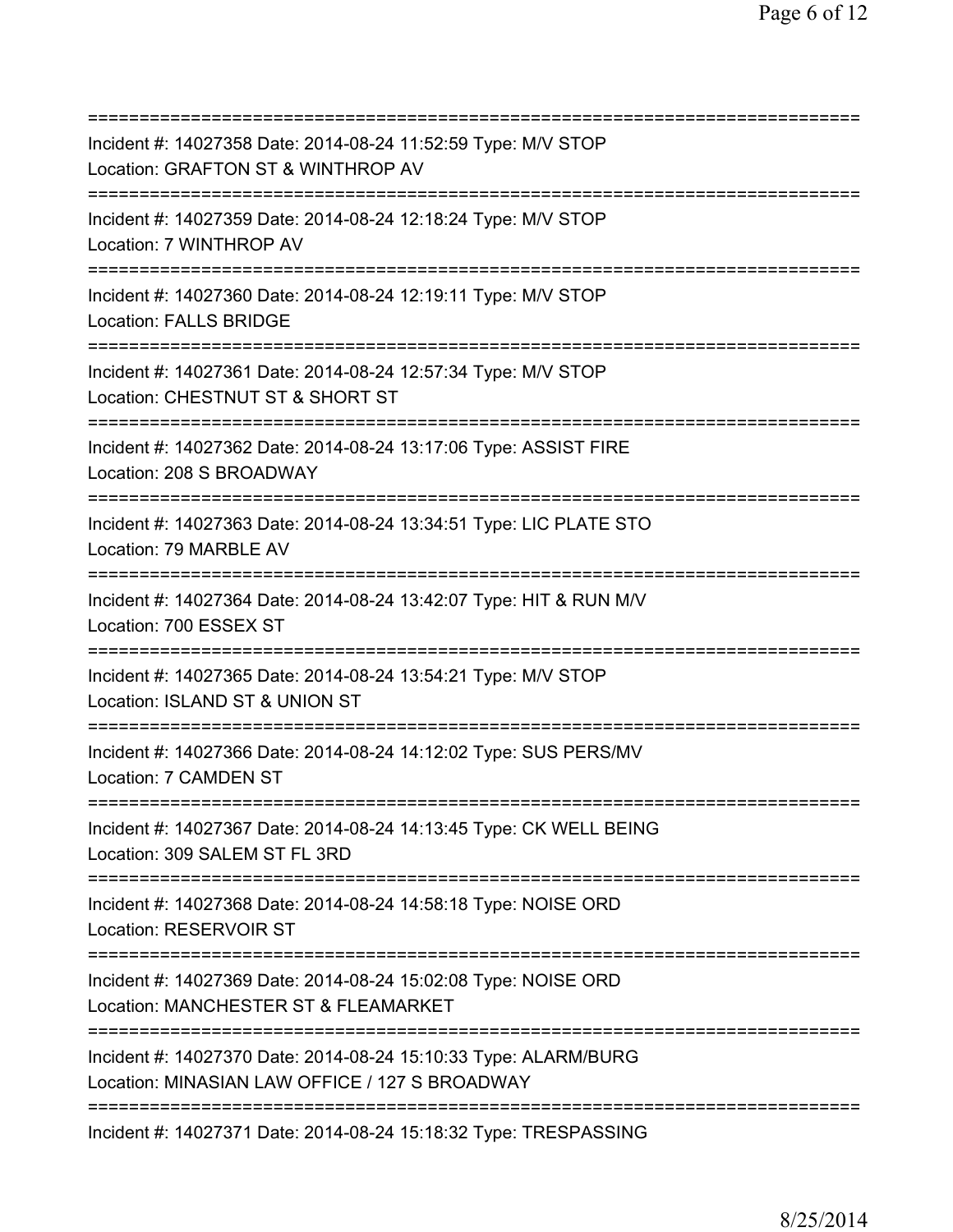| Location: NORTHERN ESSEX COMMUNITY COLLE / 45 FRANKLIN ST                                                                         |
|-----------------------------------------------------------------------------------------------------------------------------------|
| Incident #: 14027372 Date: 2014-08-24 15:19:55 Type: AUTO ACC/NO PI<br>Location: 428 ESSEX ST                                     |
| Incident #: 14027373 Date: 2014-08-24 15:20:33 Type: HIT & RUN M/V<br>Location: AVON ST & JACKSON ST                              |
| Incident #: 14027374 Date: 2014-08-24 15:30:05 Type: PARK & WALK<br>Location: BROADWAY & VALLEY ST                                |
| Incident #: 14027375 Date: 2014-08-24 15:30:58 Type: CK WELL BEING<br>Location: 61 BRADFORD ST #APT7                              |
| Incident #: 14027376 Date: 2014-08-24 15:37:48 Type: SUS PERS/MV<br>Location: 575 COMMON ST                                       |
| Incident #: 14027377 Date: 2014-08-24 16:12:08 Type: DISTURBANCE<br>Location: 47 S BOWDOIN ST                                     |
| Incident #: 14027378 Date: 2014-08-24 16:27:14 Type: NOISE ORD<br>Location: 70 MILTON ST #2                                       |
| Incident #: 14027379 Date: 2014-08-24 16:32:58 Type: SUS PERS/MV<br>Location: 245 BROADWAY                                        |
| Incident #: 14027380 Date: 2014-08-24 16:43:33 Type: THREATS<br>Location: 108 HANCOCK ST                                          |
| Incident #: 14027381 Date: 2014-08-24 16:50:09 Type: M/V STOP<br>Location: 105 MARGIN ST                                          |
| Incident #: 14027382 Date: 2014-08-24 16:57:03 Type: NOISE ORD<br>Location: 73 AVON ST                                            |
| ;====================<br>Incident #: 14027383 Date: 2014-08-24 16:58:10 Type: NOISE ORD<br>Location: MANCHESTER ST & RESERVOIR ST |
| Incident #: 14027384 Date: 2014-08-24 17:19:02 Type: MAL DAMG PROG<br>Location: 209 WATER ST #1 LEFT                              |
|                                                                                                                                   |

Incident #: 14027385 Date: 2014 08 24 17:24:30 Type: M/V STOP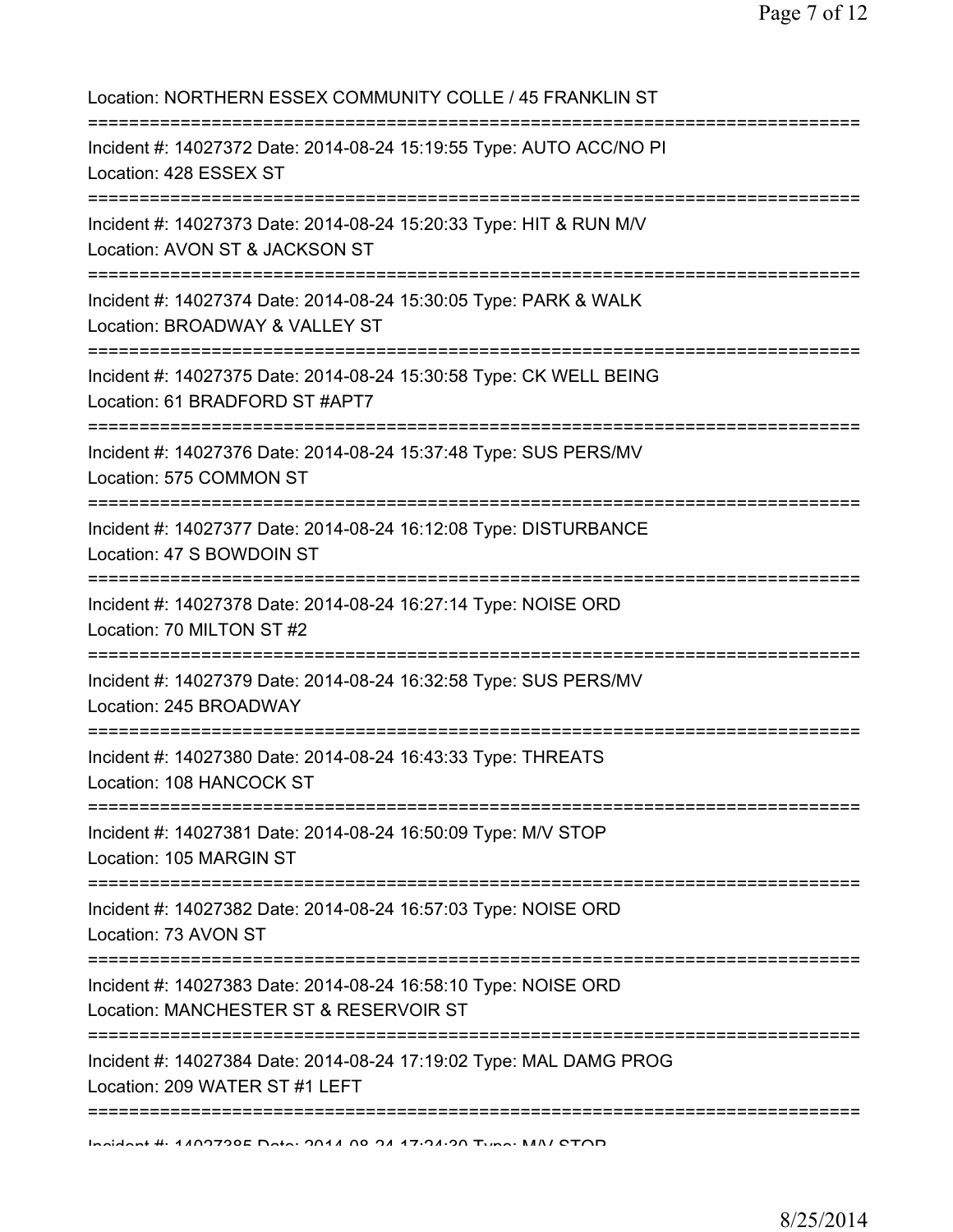Location: BEACON ST

| Incident #: 14027386 Date: 2014-08-24 17:25:40 Type: SUS PERS/MV<br>Location: MIDDLEBURY ST & SMITH ST                                       |
|----------------------------------------------------------------------------------------------------------------------------------------------|
| Incident #: 14027387 Date: 2014-08-24 17:28:54 Type: SUS PERS/MV<br>Location: MERRIMACK ST & PARKER ST                                       |
| Incident #: 14027388 Date: 2014-08-24 17:41:30 Type: A&B PROG<br>Location: WEST ST PARK / WEST ST                                            |
| Incident #: 14027389 Date: 2014-08-24 17:43:09 Type: M/V STOP<br>Location: DAVIS ST                                                          |
| Incident #: 14027390 Date: 2014-08-24 17:45:18 Type: CK WELL BEING<br>Location: LEGACY PARK / 112 MARSTON ST #408 FL 4<br>------------------ |
| Incident #: 14027391 Date: 2014-08-24 17:57:51 Type: AUTO ACC/NO PI<br>Location: 259 BAILEY ST                                               |
| Incident #: 14027392 Date: 2014-08-24 18:08:03 Type: ALARM/BURG<br>Location: 3 DOGS DINER / 13 S BROADWAY                                    |
| Incident #: 14027393 Date: 2014-08-24 18:13:27 Type: ALARM/BURG<br>Location: OASIS ADULT HEALTH CENTER / 120 BROADWAY                        |
| Incident #: 14027394 Date: 2014-08-24 18:16:23 Type: NOISE ORD<br>Location: 247 BAILEY ST                                                    |
| Incident #: 14027395 Date: 2014-08-24 18:18:07 Type: M/V STOP<br>Location: 175 BAILEY ST                                                     |
| Incident #: 14027396 Date: 2014-08-24 18:29:46 Type: ALARM/BURG<br>Location: OUR LADY OF GOOD COUNSEL SCHOO / 526 LOWELL ST                  |
| Incident #: 14027397 Date: 2014-08-24 18:32:03 Type: B&E/PROG<br>Location: 62 BOWDOIN ST FL 1                                                |
| Incident #: 14027399 Date: 2014-08-24 18:32:30 Type: M/V STOP<br>Location: S BROADWAY & WEARE ST                                             |
|                                                                                                                                              |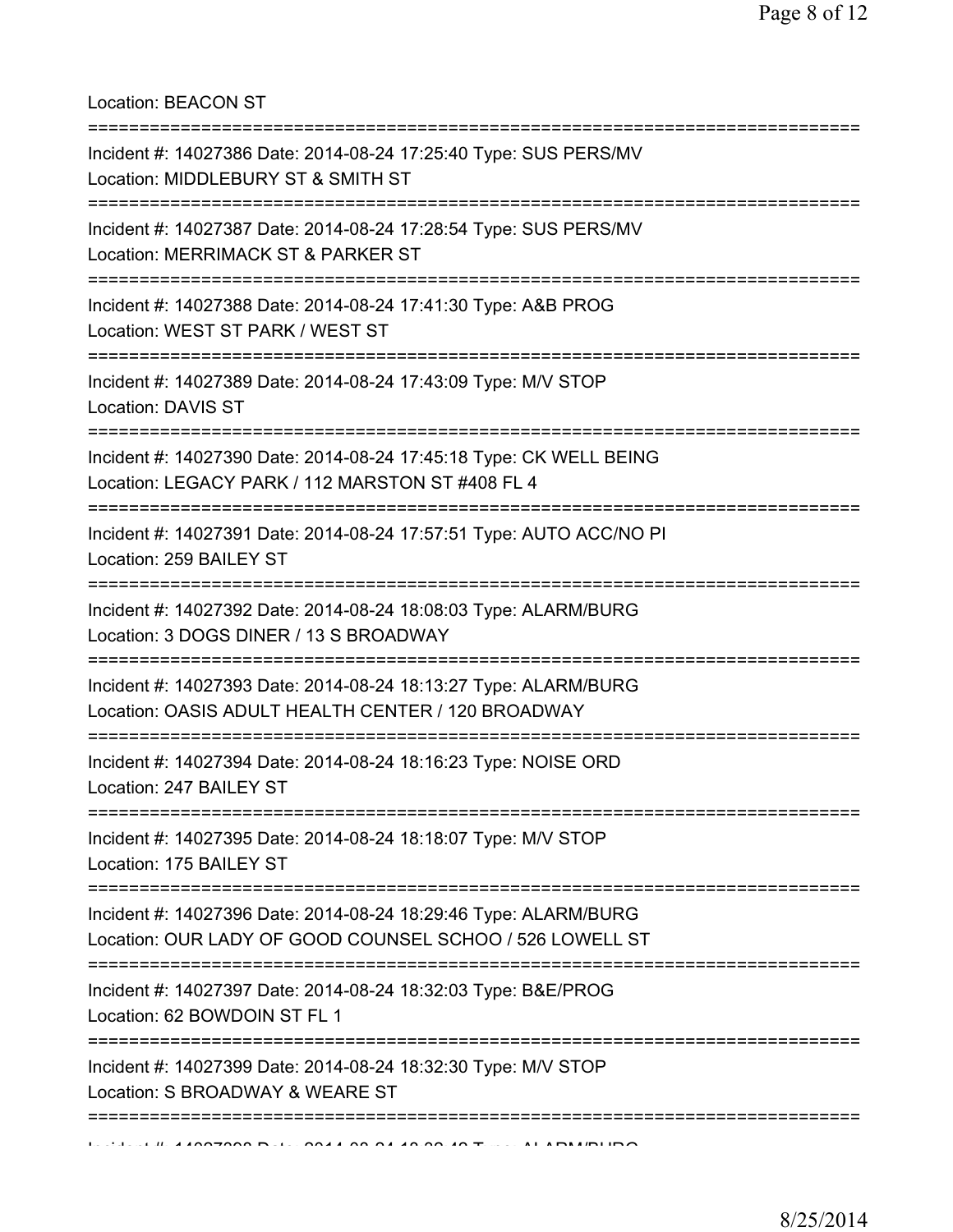| Location: SALVATION ARMY / 250 HAVERHILL ST                                                                                     |
|---------------------------------------------------------------------------------------------------------------------------------|
| Incident #: 14027400 Date: 2014-08-24 18:33:39 Type: M/V STOP<br>Location: 50 BROADWAY                                          |
| Incident #: 14027401 Date: 2014-08-24 18:38:08 Type: M/V STOP<br>Location: BROADWAY & METHUEN ST                                |
| Incident #: 14027402 Date: 2014-08-24 18:40:03 Type: AUTO ACC/UNK PI<br>Location: BENNINGTON ST & LAWRENCE ST                   |
| Incident #: 14027403 Date: 2014-08-24 18:43:00 Type: SUS PERS/MV<br>Location: 311 PARK ST                                       |
| Incident #: 14027404 Date: 2014-08-24 18:48:15 Type: DOMESTIC/PROG<br>Location: 65 UNION ST #401 FL 4                           |
| Incident #: 14027405 Date: 2014-08-24 19:06:39 Type: DOMESTIC/PROG<br>Location: 50 MELVIN ST                                    |
| Incident #: 14027407 Date: 2014-08-24 19:10:29 Type: NOISE ORD<br>Location: 33 SHAW ST                                          |
| Incident #: 14027406 Date: 2014-08-24 19:10:37 Type: HIT & RUN M/V<br>Location: BROADWAY & HAVERHILL ST                         |
| Incident #: 14027408 Date: 2014-08-24 19:12:41 Type: SUS PERS/MV<br>Location: 257 BROADWAY FL 2                                 |
| Incident #: 14027409 Date: 2014-08-24 19:19:20 Type: DISTURBANCE<br>Location: 56 COOLIDGE ST                                    |
| Incident #: 14027410 Date: 2014-08-24 19:20:54 Type: NOISE ORD<br>Location: 250 BAILEY ST                                       |
| Incident #: 14027411 Date: 2014-08-24 19:25:19 Type: DRUG OVERDOSE<br>Location: MCDONALDS / 50 BROADWAY                         |
| :==================<br>Incident #: 14027412 Date: 2014-08-24 19:26:09 Type: HIT & RUN M/V<br>Location: HAVERHILL ST & OXFORD ST |
|                                                                                                                                 |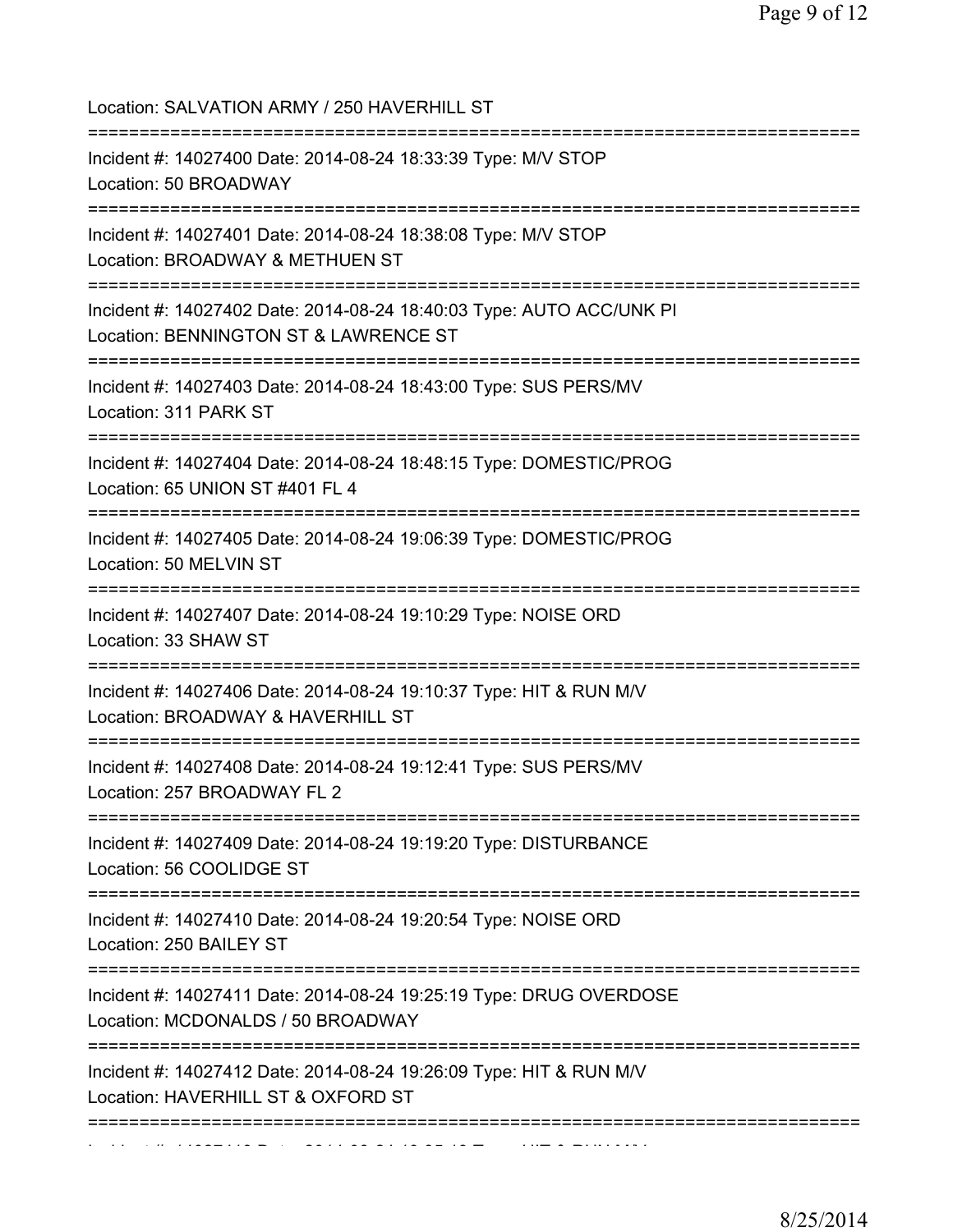Location: BROADWAY & WATER ST =========================================================================== Incident #: 14027414 Date: 2014-08-24 19:36:56 Type: WOMAN DOWN Location: DAISY ST & HOLLY ST =========================================================================== Incident #: 14027415 Date: 2014-08-24 19:41:56 Type: NOISE ORD Location: 57 CHELMSFORD ST =========================================================================== Incident #: 14027416 Date: 2014-08-24 19:49:00 Type: NOISE ORD Location: 1 RESERVOIR TER =========================================================================== Incident #: 14027417 Date: 2014-08-24 19:54:18 Type: A&B PAST Location: 86 ARLINGTON ST =========================================================================== Incident #: 14027418 Date: 2014-08-24 20:36:21 Type: KEEP PEACE Location: 47 S BOWDOIN ST =========================================================================== Incident #: 14027419 Date: 2014-08-24 20:44:17 Type: NOISE ORD Location: 45 FULTON ST =========================================================================== Incident #: 14027420 Date: 2014-08-24 20:45:54 Type: M/V STOP Location: CAMBRIDGE ST =========================================================================== Incident #: 14027421 Date: 2014-08-24 20:48:28 Type: NOISE ORD Location: 29 TREMONT ST =========================================================================== Incident #: 14027422 Date: 2014-08-24 20:53:16 Type: NOISE ORD Location: 134 WILLOW ST FL 2 =========================================================================== Incident #: 14027423 Date: 2014-08-24 20:55:09 Type: AUTO ACC/PI Location: 467 MT VERNON ST =========================================================================== Incident #: 14027424 Date: 2014-08-24 20:59:42 Type: AMBULANCE ASSSI Location: 2 BENNINGTON ST #76 =========================================================================== Incident #: 14027425 Date: 2014-08-24 21:00:43 Type: DISTURBANCE Location: KFC / 490 S UNION ST =========================================================================== Incident #: 14027426 Date: 2014-08-24 21:10:00 Type: NOISE ORD Location: 344 HAMPSHIRE ST ===========================================================================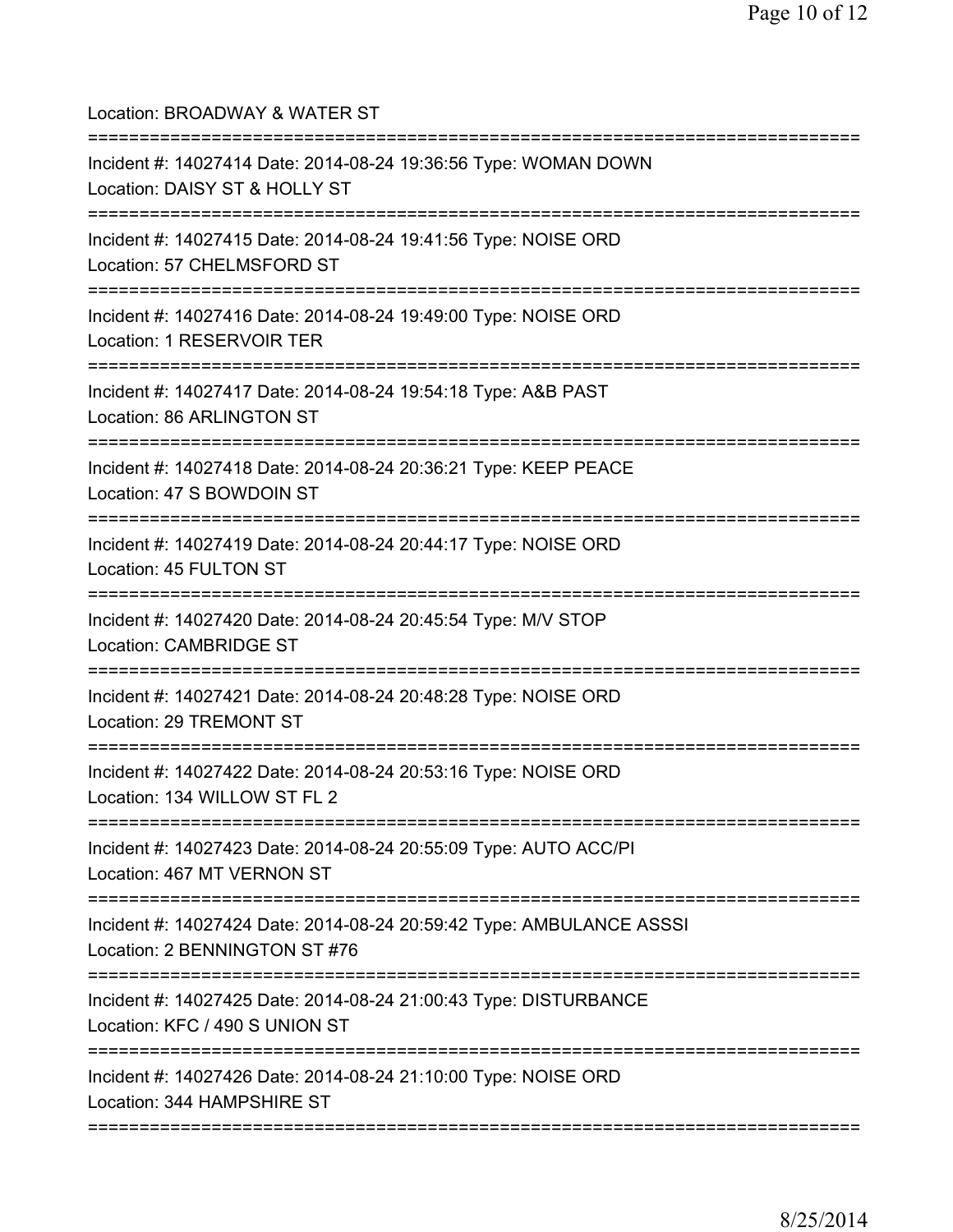Location: COMMON ST

| Incident #: 14027428 Date: 2014-08-24 21:41:08 Type: NOISE ORD<br>Location: 75 SALEM ST                             |
|---------------------------------------------------------------------------------------------------------------------|
| Incident #: 14027429 Date: 2014-08-24 21:52:18 Type: MV/BLOCKING<br>Location: 16 BIRCH ST<br>:===================== |
| Incident #: 14027431 Date: 2014-08-24 22:04:25 Type: ROBBERY ARMED<br>Location: HAMPSHIRE ST & PARK ST              |
| Incident #: 14027430 Date: 2014-08-24 22:05:31 Type: SUS PERS/MV<br>Location: 74 DURSO AV                           |
| Incident #: 14027432 Date: 2014-08-24 22:09:20 Type: UNKNOWN PROB<br>Location: 70 ESSEX ST                          |
| Incident #: 14027433 Date: 2014-08-24 22:11:12 Type: DOMESTIC/PROG<br>Location: 445 ANDOVER ST #10                  |
| Incident #: 14027434 Date: 2014-08-24 22:14:30 Type: KEEP PEACE<br>Location: 47 S BOWDOIN ST                        |
| Incident #: 14027435 Date: 2014-08-24 22:51:21 Type: M/V STOP<br><b>Location: FALLS BRIDGE</b>                      |
| Incident #: 14027436 Date: 2014-08-24 23:05:18 Type: DOMESTIC/PROG<br>Location: 20 BERNARD AV                       |
| Incident #: 14027437 Date: 2014-08-24 23:14:47 Type: NOISE ORD<br>Location: 24 BENNINGTON ST                        |
| Incident #: 14027438 Date: 2014-08-24 23:19:30 Type: NOISE ORD<br>Location: 10 WOODLAND ST                          |
| Incident #: 14027439 Date: 2014-08-24 23:22:19 Type: HIT & RUN M/V<br>Location: AMESBURY ST & LOWELL ST             |
| Incident #: 14027440 Date: 2014-08-24 23:42:32 Type: NOISE ORD<br>Location: DUCKETT AV                              |
|                                                                                                                     |